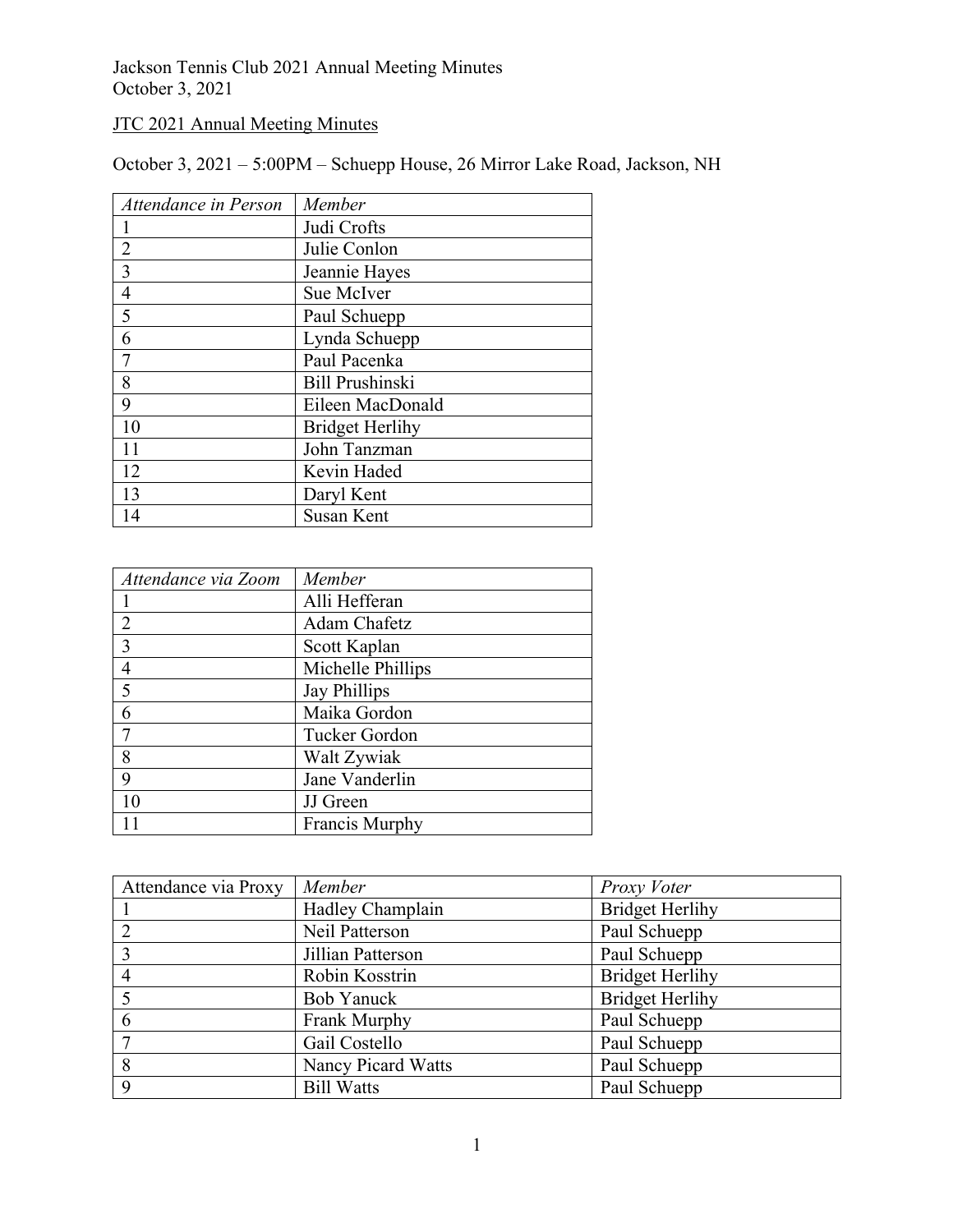Jackson Tennis Club 2021 Annual Meeting Report October 3, 2021

| 10              | Janet Wakefield  | Paul Schuepp           |
|-----------------|------------------|------------------------|
| 11              | Lorraine Dokas   | Paul Schuepp           |
| 12              | Judy Teehan      | Paul Schuepp           |
| 13              | Dan Armstrong    | Paul Schuepp           |
| 14              | Fiona Traecy     | Paul Schuepp           |
| 15              | Janet Leavitt    | Paul Schuepp           |
| 16              | Diana Doyle      | Paul Schuepp           |
| 17              | Fe vandenBroeke  | Paul Schuepp           |
| 18              | Anne Pillion     | <b>Bridget Herlihy</b> |
| 19              | Yukari Perrella  | Paul Schuepp           |
| 20              | Jim Hurlin       | Paul Schuepp           |
| 21              | Alan Selling     | Paul Schuepp           |
| 22              | Maryanne Selling | Paul Schuepp           |
| 23              | Sharon Lydon     | Paul Schuepp           |
| 24              | Meg Phillips     | Paul Schuepp           |
| $\overline{25}$ | Richard Scheider | Paul Schuepp           |
| 26              | Joanne Green     | Paul Schuepp           |
| 27              | Laurie Gabriel   | Julie Conlon           |

#### I. Membership Meeting Quorum

i. Achieved with members present in person, via Zoom, and from proxy voting

- II. Acceptance of 2020 Annual Meeting Minutes
	- i. Motion to accept: Judi Crofts
	- ii. Second: Julie Conlon

### III. President's Report - Highlights 2021 Season

- i. Club opened May 9, 2021
- ii. Membership is up to 138; increase from 4 juniors to 8, with 38 new members while 37 were lost
- iii. 2 Pros (Chris Chaffee & Duncan Yarworth) with 8 free clinics, which 32 members took advantage of, as well as 102 private lesson hours between both Pros
- iv. Some members were no-shows to clinics for which they signed up, which may result in a small fee next summer to participate; suggestion by Adam Chevetz to charge a no-show fee only
- v. Very successful Advantage Kids program with 3 sessions throughout the summer; gained some new members through the children participating
- vi. 5 tournaments over the summer which included balls, prizes, and lunch at no cost to the participants, including:
	- 1. 6/26/21: 3rd Annual Doubles Scramble
	- 2. 7/24/21: 3rd Annual Mixed Doubles Vintage
	- 3. 8/14/21: Mens & Womens Doubles Guest
	- 4. 8/21/21: The Bridgton Challenge (JTC Champs!)
	- 5. 9/11/21: Doubles Scramble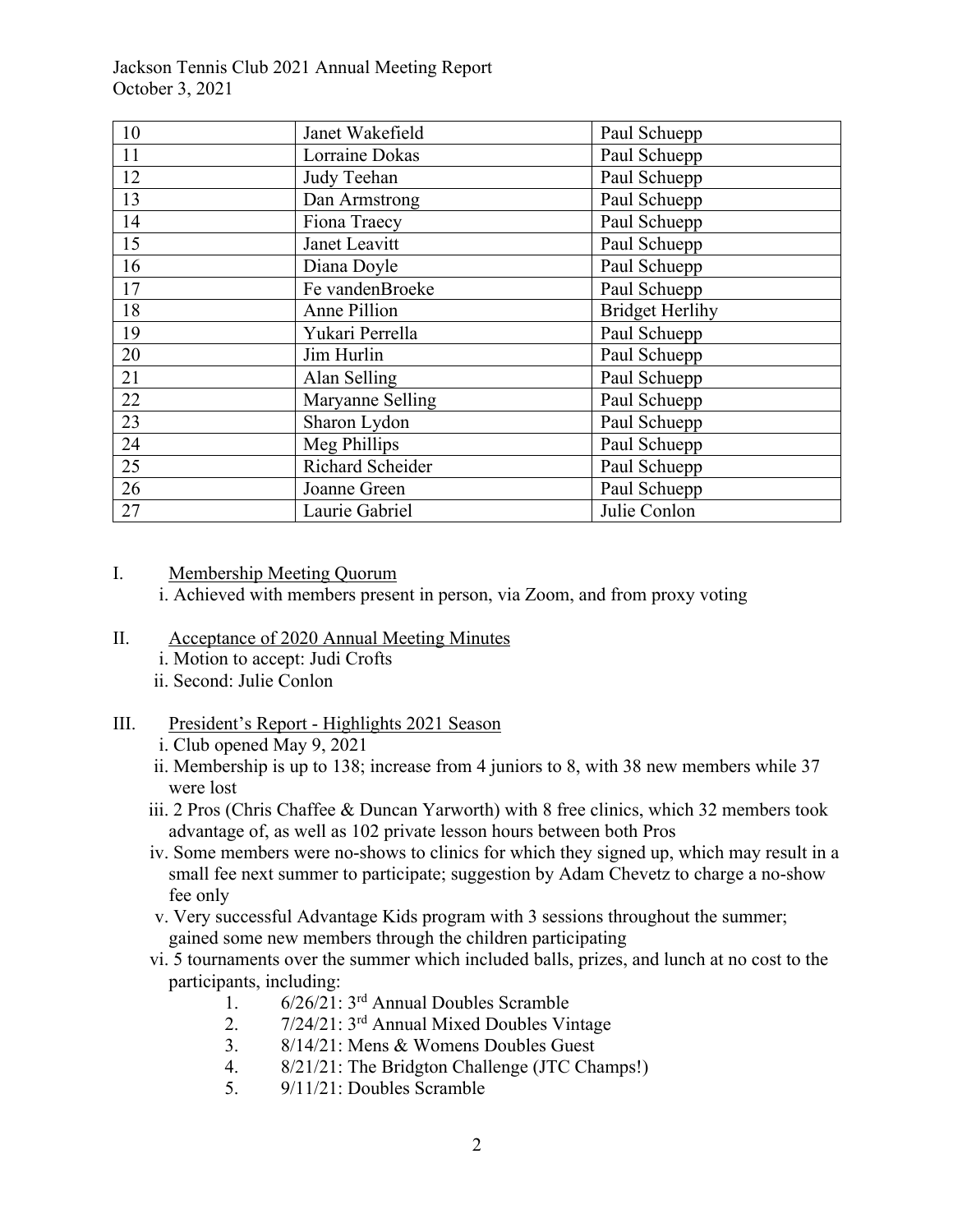- vii. Red clay was conditioned and some maintenance on the lines; saved money this year by hiring Kent Hemingway instead of previously used company
- viii. Outdoor upgrades included the gazebo and new table with chairs
- ix. Lawn was mowed more frequently, by Eastern Green Landscaping, and our irrigation system, maintained by Bernie Edwards, is working well
- x. AED installation on Court 2 and upcoming training provided to members
- xi. A mid-tournament faulty net post was fixed to finish the season
- xii. THANK YOUs to members:
	- 1. Daryl & Susan Kent: Replaced deck boards and painted clubhouse
	- 2. Paul Pacenka: Managing spring work day volunteers to open the Club and helping Kent Hemingway condition courts and install lines, rolling of the courts

3. Paul Pacenka & Bill Prushinski: Emergency fix of downed net post during tournament and manning the grill as chef of the burgers

4. Lorraine Dokas & Lynda Schuepp: Organizing weekly ladies play

5. Chris Chaffee, Kent Hemingway, Michelle Phillips, Diana Doyle: Advantage Kids coaches

6. Robin Kosstrin, Bob Yanuck, Hadley Chaplin: Adding another commemorative adirondack chair for Ann Pillion

7. Bob Yanuck: Keeping the court weeds down

8. Carolyn Wachniki: Framing the vintage Volve Tournament print for clubhouse

- 9. John Tanzman: Organizing and directing all tournaments
- 10. Gail Costello: Donating line brush
- 11. Anonymous Donor: 2 new line brushes
- 12. Friday Social Players: For showing up weekly for play with beverages and eats
- 13. Bernie Edwards: Maintaining court irrigation system
- 14. Alli Hefferan & JJ Green: For 3 years of service on the Board of Directors
- 15. Thank you in advance for all volunteers who show up to close the club!

## **xiii. CLUB CLOSING DATE: October 22, 2021 with a work day on October 23, 2021**

- IV. Treasurer's Report Financials/Budget (Reports listed at end of Minutes)
	- i. Budget of \$16,000 this year but income ended at \$18,600, up slightly due to increased membership dues and merchandise sales
	- ii. Program expenses slightly more than expected, but facilities  $\&$  equipment a bit less than expected due to the lower costs of court preparation by Kent Hemingway
	- iii. Capital expenses included the gazebo and the AED approved by the Executive Board
	- iv. We will still need to pay the second half of the Jackson taxes as well as electric, but we are confident in the estimated budget
	- v. Based on projections, we will profit \$2,700 (record breaking top line)
	- vi. Judi would like to move the money out of Citizens Bank to a better investment vehicle and will discuss with the Executive Board; she recommends for next year that we again spend less than we make
	- vii. JJ Green: Praise to Judi for a job well done and keeping the Executive Board in the loop with financials
	- viii. Motion to Accept Budget: Bill Prushinski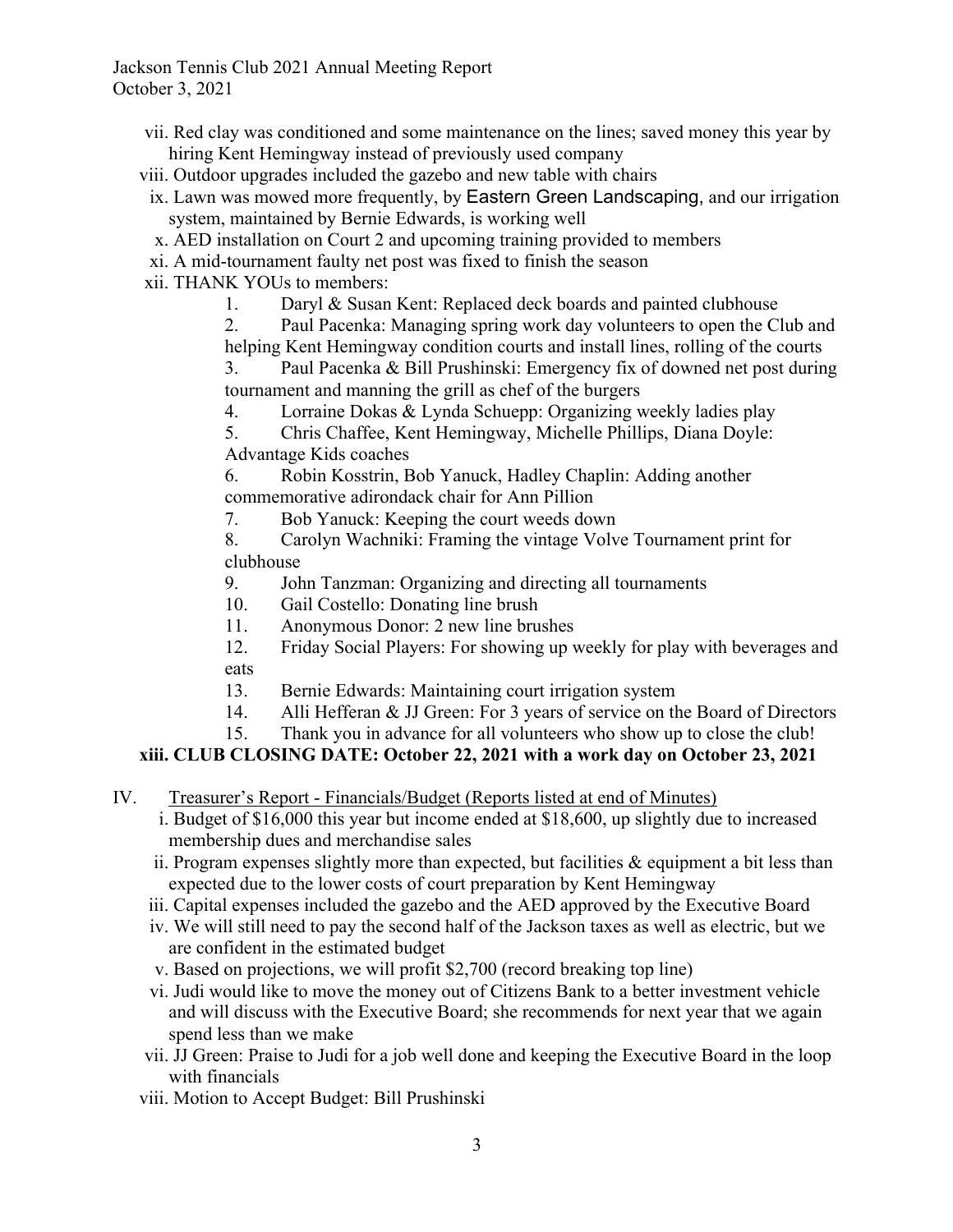Jackson Tennis Club 2021 Annual Meeting Report October 3, 2021

ix. Second: Julie Conlon

- V. Membership Vote for 2022 New Officers and Board of Directors
	- i. President: Paul Schuepp
	- ii. Vice President: Paul Pacenka
	- iii. Treasurer: Judi Crofts
	- iv. Secretary: Alli Hefferan
	- v. Board of Directors: Michelle Phillips, Kirk Plender (Bridget Herlihy retained)
		- 1. Motion to accept nominees: Bill Prushinski
		- 2. Second: Julie Conlon
		- 3. All in favor: all yays, no nays (Approved!)
- VI. New Business / Members Input
	- i. **CLUB CLOSING DATE: October 22, 2021** with a work day on October 23, 2021. Please RSVP to Paul Pacenka to help on the 23<sup>rd</sup>
	- ii. Net posts will be assessed to see if they are rusted and need to be replaced or not, new nets may be needed as well, or may be ordered to have in case of emergency
	- iii. Executive Board will look into purchasing a new ball machine for the 2022 season
	- iv. Suggestion by Paul Pacenka to research if lines should be lifted every year or simply covered through the winter season; Paul Schuepp noted they will be pulled this year
	- v. **CPR/AED TRAINING DATE: October 17, 2021** at JTC led by Solo Wilderness School; prerequisite includes completing a 90-minute online American Heart Association. Contact Paul Schuepp for more information
	- vi. Suggestion by Sue Kent that the backboard may need more attention before next season
	- vii. Quick comments regarding adding "platform tennis" for the winter season
	- viii. Question from JJ Green regarding the possibility of an exit interview for departing members; Michelle Phillips noted that Survey Monkey is a useful resource
	- ix. Suggestion by John Tanzman to clarify the guest pass provision for members before next season
	- x. Motion to adjourn: Julie Conlon
	- xi. Second: Bridget Herlihy

Secretary Signature: /Allison M. Hefferan/ Date: October 4, 2021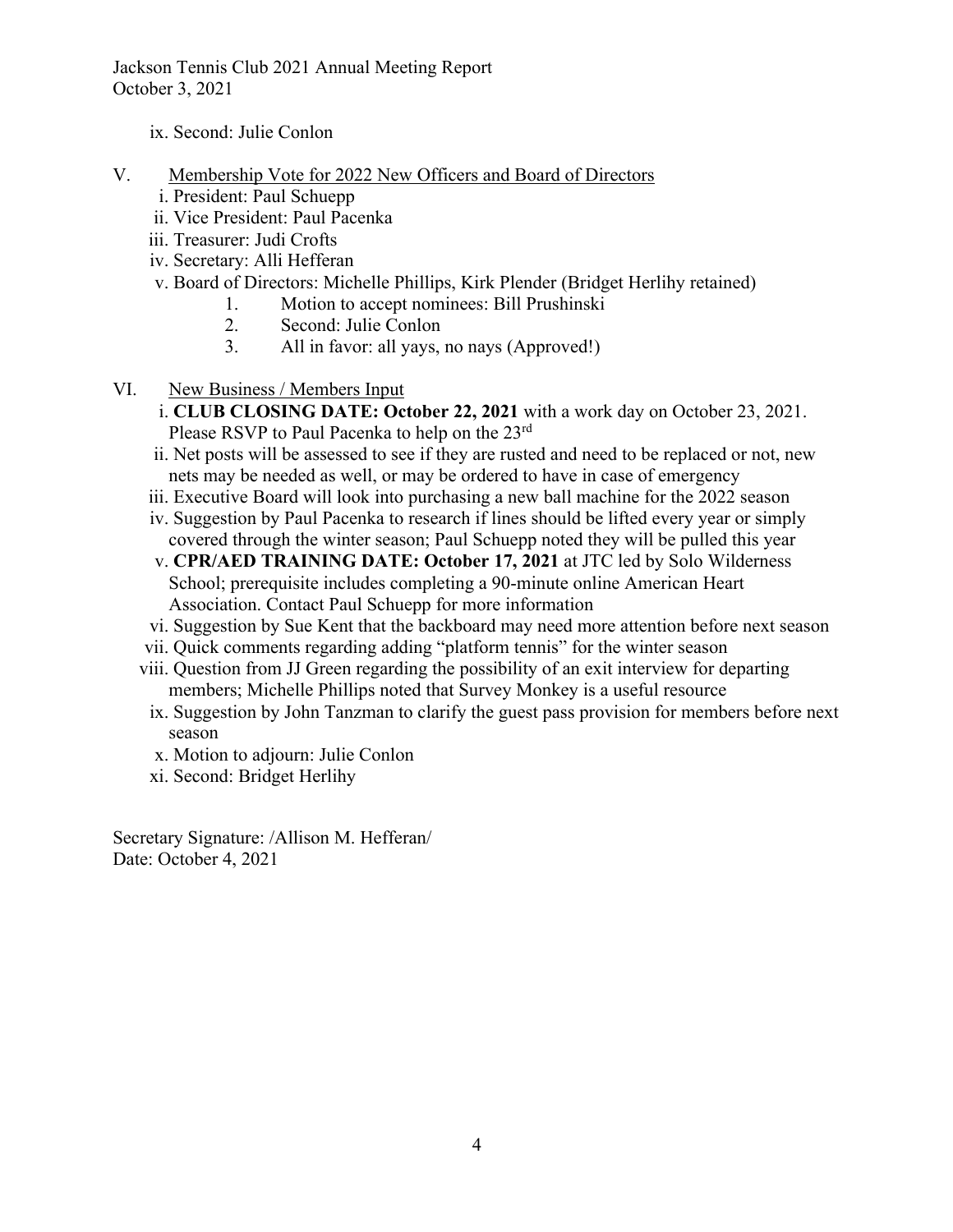## Jackson Tennis Club 2021 Annual Meeting Report October 3, 2021

| 9:03 AM<br>10/03/21<br><b>Accrual Basis</b>                                                     | <b>Jackson Tennis Club</b><br>Profit & Loss Budget vs. Actual<br>January through December 2021 |               |                |             |
|-------------------------------------------------------------------------------------------------|------------------------------------------------------------------------------------------------|---------------|----------------|-------------|
|                                                                                                 | Jan - Dec 21                                                                                   | <b>Budget</b> | \$ Over Budget | % of Budget |
| <b>Ordinary Income/Expense</b><br>Income<br><b>Program Income</b>                               | 18,330.00                                                                                      | 16,220.00     | 2.110.00       | 113.0%      |
| Merchandise (balls, hats, vests)<br>Interest-Savings, Short-term CD                             | 326.00<br>0.19                                                                                 | 4.25          | $-4.06$        | 4.5%        |
| <b>Total Income</b>                                                                             | 18,656.19                                                                                      | 16,224.25     | 2,431.94       | 115.0%      |
| <b>Cost of Goods Sold</b><br><b>Program Expenses</b>                                            | 4,094.42                                                                                       | 3,980.00      | 114.42         | 102.9%      |
| <b>Merchandise Costs (hats/vests)</b>                                                           | 160.00                                                                                         | 0.00          | 160.00         | 100.0%      |
| <b>Total COGS</b>                                                                               | 4.254.42                                                                                       | 3,980.00      | 274.42         | 106.9%      |
| <b>Gross Profit</b>                                                                             | 14,401.77                                                                                      | 12,244.25     | 2,157.52       | 117.6%      |
| <b>Expense</b><br><b>Facilities and Equipment</b>                                               | 4,669.50                                                                                       | 6,120.00      | $-1,450.50$    | 76.3%       |
| <b>Operations</b>                                                                               | 5,286.26                                                                                       | 5,581.00      | $-294.74$      | 94.7%       |
| <b>Total Expense</b>                                                                            | 9.955.76                                                                                       | 11,701.00     | $-1.745.24$    | 85.1%       |
| <b>Net Ordinary Income</b>                                                                      | 4.446.01                                                                                       | 543.25        | 3,902.76       | 818.4%      |
| <b>Other Income/Expense</b><br><b>Other Income</b>                                              |                                                                                                |               |                |             |
| <b>Capital Project Donations</b>                                                                | 19.00                                                                                          | 0.00          | 19.00          | 100.0%      |
| <b>Total Other Income</b>                                                                       | 19.00                                                                                          | 0.00          | 19.00          | 100.0%      |
| <b>Other Expense</b><br><b>AED Equipment</b><br>Gazebo/Pergola 2021<br><b>Fence Replacement</b> | 958.00<br>795.58<br>0.00                                                                       | 0.00          | 0.00           | $0.0\%$     |
| <b>Total Other Expense</b>                                                                      | 1,753.58                                                                                       | 0.00          | 1,753.58       | 100.0%      |
| <b>Net Other Income</b>                                                                         | $-1,734.58$                                                                                    | 0.00          | $-1,734.58$    | 100.0%      |
| <b>Net Income</b>                                                                               | 2,711.43                                                                                       | 543.25        | 2,168.18       | 499.1%      |
|                                                                                                 |                                                                                                |               |                |             |